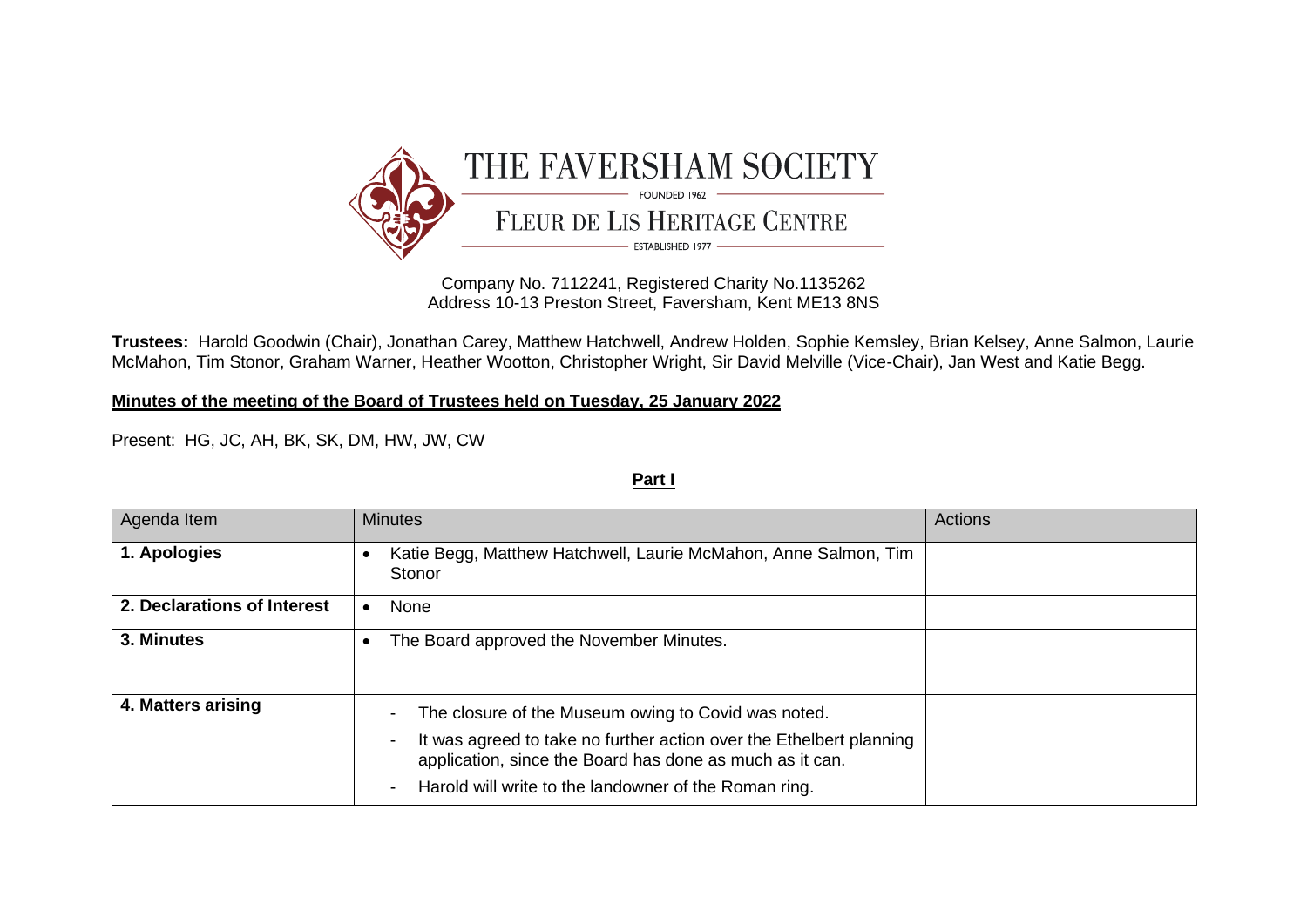| <b>5. Committee Reports</b> | <b>Board Standing Committee</b>                                                                                                                                                                                                                                                                                                                                                                                                                                                                                            |
|-----------------------------|----------------------------------------------------------------------------------------------------------------------------------------------------------------------------------------------------------------------------------------------------------------------------------------------------------------------------------------------------------------------------------------------------------------------------------------------------------------------------------------------------------------------------|
|                             | There were no comments on the Standing Committee papers.                                                                                                                                                                                                                                                                                                                                                                                                                                                                   |
|                             | <b>Museum</b>                                                                                                                                                                                                                                                                                                                                                                                                                                                                                                              |
|                             | The minutes were noted and approved.                                                                                                                                                                                                                                                                                                                                                                                                                                                                                       |
|                             | <b>Finance Committee</b>                                                                                                                                                                                                                                                                                                                                                                                                                                                                                                   |
|                             | BK reported that 2021 was a bumper year with income holding up<br>well partly owing to grants received while few books were<br>purchased for sale. Overheads were contained.<br>There was little movement on restricted funds.<br>Budget for 2022: expected deficit £32k owing to the move from<br>Gatefield Lane to the new TIC, the cost of which should be<br>viewed as a one-off investment.<br>HG expected income from our membership subscriptions to<br>increase this year.                                         |
|                             | <b>Environment</b><br>The minutes were noted and approved.<br>It was agreed to join the Lower Thames Crossing Action Group.<br><b>Action HG?</b><br>HG reported that the Reg 19 consultation will be delayed because<br>new sites have come forward.<br>It would be useful for FS to fund consultancy work on<br>conservation aspects to defend Abbeyfields given that the local<br>authority is not well-placed to do so. This would cost around £6<br>000. The Board unanimously approved the expenditure. Action:<br>HG |
|                             | <b>PEEP</b>                                                                                                                                                                                                                                                                                                                                                                                                                                                                                                                |
|                             | We should try to bring the Tabloid out for the Society's 60 <sup>th</sup><br>birthday.                                                                                                                                                                                                                                                                                                                                                                                                                                     |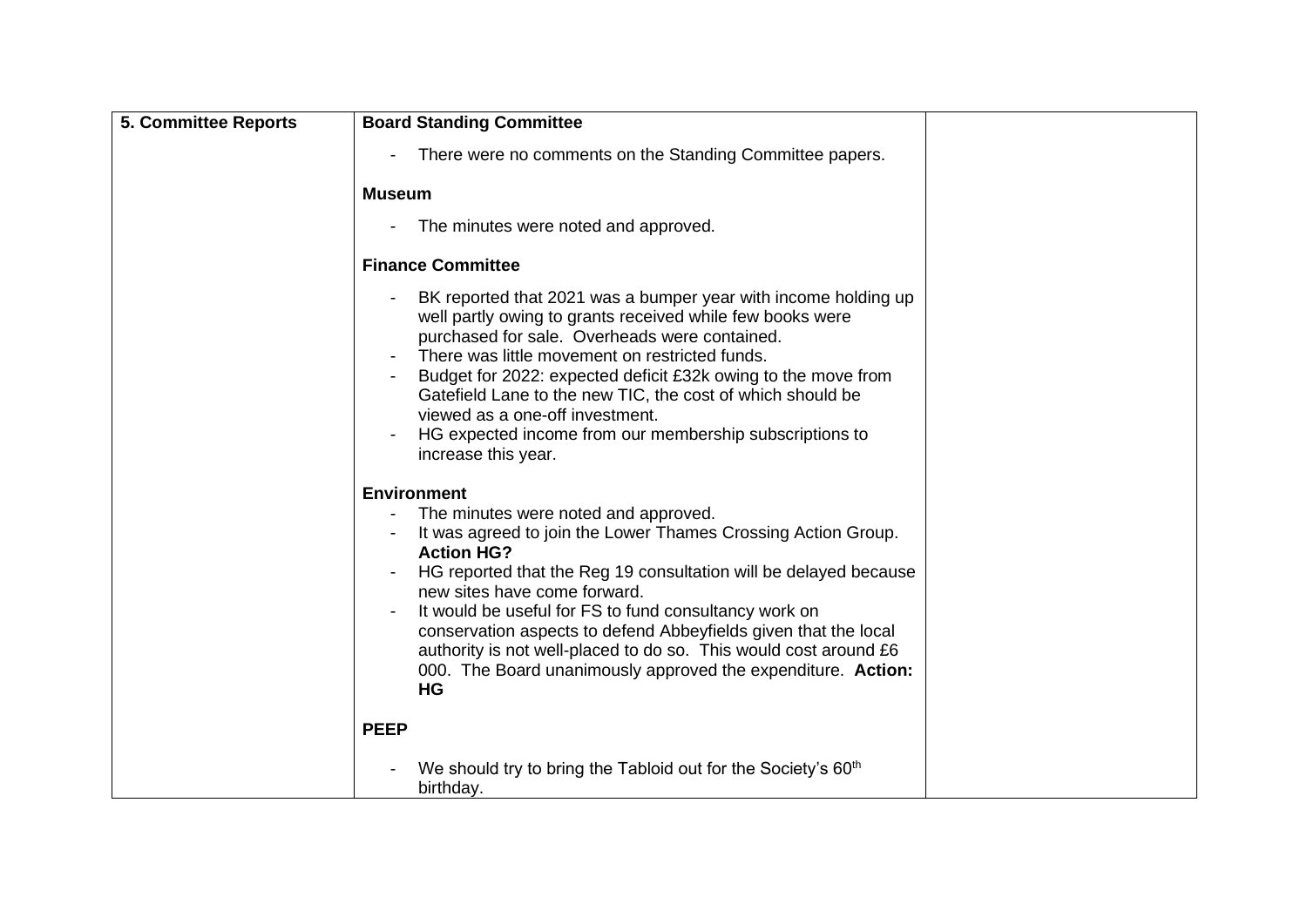|                                                        | <b>Planning</b><br>The Board supported the responses detailed in the committee's<br>$\blacksquare$<br>report.<br>The Chairman reported on the meeting held with Helen Whateley.<br>It was agreed we should prepare a paper and a video on the<br>possible impact of the Lower Thames Crossing. Action: CW |  |
|--------------------------------------------------------|-----------------------------------------------------------------------------------------------------------------------------------------------------------------------------------------------------------------------------------------------------------------------------------------------------------|--|
| 6. Society's 60th<br>Anniversary                       | It was agreed to open the event at Doddington Place to volunteers<br>$\bullet$<br>only.<br>The Society may hold a separate event for members, and the<br>question will be raised at the next board meeting. Action: JW HG,<br><b>KB</b>                                                                   |  |
| 7. Cosgrove letter                                     | Michael Cosgrove has asked that we publish his letter. The Board<br>$\bullet$<br>decided not to do so.                                                                                                                                                                                                    |  |
| 8. AGM                                                 | The Chair asked if we could bring the meeting forward, closer to the<br>$\bullet$<br>Doddington Place event. Jan West would contact Richard Oldfield to<br>check possible dates. Action: JW                                                                                                               |  |
| 9. Relationships with the<br><b>University of Kent</b> | The Chairman reported encouraging developments.                                                                                                                                                                                                                                                           |  |
| 10. Faversham Museums<br>together                      | No action yet.<br>$\bullet$                                                                                                                                                                                                                                                                               |  |
| 11. Matters of report                                  | The Chairman reported on various developments listed on the<br>$\bullet$<br>Agenda.                                                                                                                                                                                                                       |  |
| <b>12. AOB</b>                                         | None<br>$\bullet$                                                                                                                                                                                                                                                                                         |  |

## **NOTES:**

Part II

| Agenda Item | $\mathbf{r}$<br><b>Minutes</b> | Actions |
|-------------|--------------------------------|---------|
|             |                                |         |